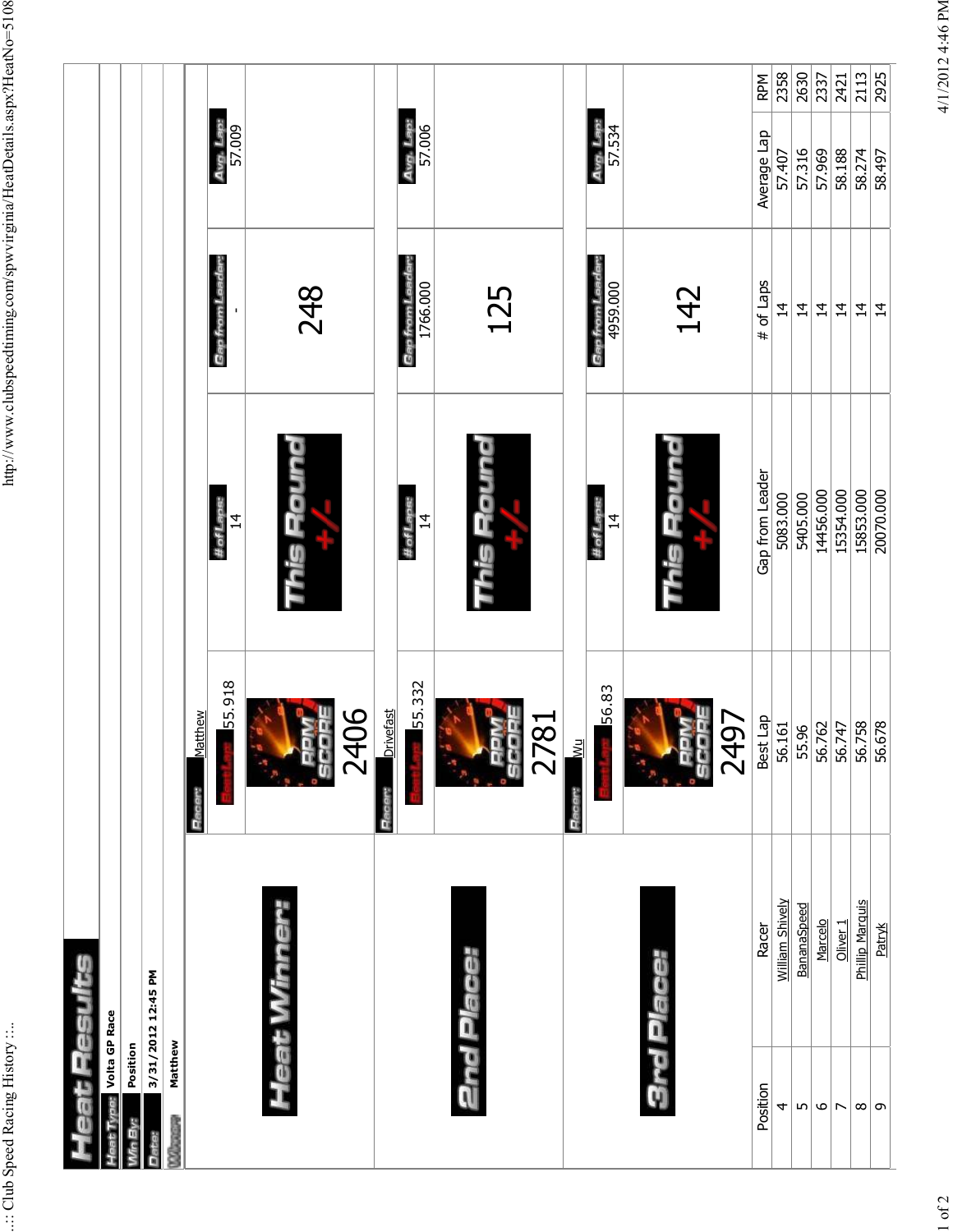.:: Club Speed Racing History ::..

http://www.clubspeedtiming.com/spwvirginia/HeatDetails.aspx?HeatNo=5108 ..:: Club Speed Racing History ::.. http://www.clubspeedtiming.com/spwvirginia/HeatDetails.aspx?HeatNo=5108

1846 1713 14 57.529<br>[15] 1170 63.598 [11] 59.526 [13] 58.1985 12<br>89.1985 12:335 13:34 13:34<br>8.1985 13:35 13:36 13:36 13:36 13:16<br>8.1985 13:36 13:36 13:36 13:16 1750 1781 1927 10 Gits 57 20541.000 14 58.435 1750 11 Cris 56.432 20649.000 20049.000 14 58.288 1781<br>1781 - Alexandre Friday 12 Alexander 57.124 21014.000 14 1846<br>1346 - Alexander 57.124 21014.000 14 1846 58.354 1846<br>13 13 Odise Adams <u>Jr</u> 56.701 21320.000 14 14 58.425 1927<br>14 14 18:425 1927<br>1700 1170 14 Necrossin 57.396 24887.000 14 58.568 1170 15 Brent Talley 57.52 26593.000 14 14 38.855 1713<br>Accord Providences **Brent Talley**  $\sim$ ო 4 ເກ 6 $\check{ }$ 00 თ  $\mathbf -$ **Necrossin** 58.187<br>[14] 57.669<br>[14] 58.435<br>58.288<br>58.354 58.425 58.568 58.855 62.583 [15] 58.486 [15] 58.615 [15] 58.866 [15] 58.297 [15] 58.351 [14] 60.222 [15] 58.138 [14] 57.779 [14] 10 57.607 [14] 13 57.396<br>[14]<br>14 57.751<br>[14]  $\mathbf \sim$ ო 4ഹ 6r 00 თ 14 56.701<br>[13] 1 63.195 [12] 2 57.962 [12] 3 56.716 [12] 4 58.343 [12] 5 58.872 [12] 6 58.825 [11] 7 59.1 [10] 8 57.408 [10] 9 58.145 [10] 10 57.188 [10] 11 57.57 [10] 12 58.169 [12] 13 59.762 [13] **Odise Adams Jr** 14 56.758<br>[8] 13 57.157 [8] **Philip**<br> **Marquis**<br>
1 62.022 [2] 23 58.353<br>
1 7 59.122 58.353 [4]<br>
4 58.354 56.511 [5] 58.755<br>
6 58.755 [6] 58.755<br>
6 58.755 [6] 58.755<br>
8 58.755 [6] 58.755 11 <sup>57.363</sup><br>[8]<br>12 57.287<br>12 [8] <u> 지지</u>  $\overline{4}$  $\frac{1}{4}$  $\overline{4}$ 55.918<br>[1] 13 56.098 [1] 56.196<br>[1] **Matthew** 1 61.173 [6] 2 57.41 [6] 3 58.383 [4] 4 58.259 [3] 5 56.675 [3] 6 56.828 [3] 7 56.385 [3] 8 56.244 [3] 9 56.604 [2] 10 55.957 [1] 11 55.992 [1]  $14 \frac{56.161}{[4]}$ 1 7 8 56.87 [3]<br>2 5 5 56.87 [3] 5 56.98 [3] 56.87<br>2 5 56.87 [3] 5 56.98 [3] 56.87<br>2 5 56.87 [3] 56.98 [3] 56.87 [3] 11 56.666<br>13 58.511<br>12 56.989<br>13 13 **William Shively** 20541.000 20649.000 21014.000 21320.000 24887.000 26593.000 **Gits** 1 61.232 [7] 2 57.438 [7] 3 59.632 [10] 4 58.358 [10] 5 58.69 [10] 6 59.216 [10] 7 58.616 [9] 8 57.949 [9] 9 58.017 [9] 10 57.16 [9] 11 57.559 [9] 12 57.952 [9] 13 59.276<br>[10]<br>14 [10]<br>[10] 14 55.745 [2] **Drivefast** 60.963 [10] 56.768 [9] 58.721 [9] 57.952 [8] 58.136 [6] 57.212 [5] 56.57 [4] 55.684 [4] 56.032 [4] 10 55.332 [4] 11 56.537 [4] 12 56.418 [2] 56.009<br>[2] 4 $\mathbf \sim$ ო ഹ 6r  $^{\circ}$ თ **Marcelo** 57.124<br>[6] 14 56.874<br>[6] 61.081 [8] 57.323 [8] 58.166 [7] 58.181 [6] 59.63 [8] 59.235 [7] 57.781 [7] 56.947 [7] 57.416 [7] 10 58.156 [6] 11 56.762 [6] 12 56.89 [6] 4 $\mathbf \sim$ ო ഹ 6r  $^{\circ}$ თ **Alexander** 62.782 [13] 59.045 [14] 58.08 [14] 57.96 [13] 57.511 [13] 58.619 [13] 58.513 [11] 57.608 [11] 58.064 [11] 10 57.124 [11] 11 57.616 [11] 12 57.505 [10] 13 59.36 [11] 57.164<br>[12] 57.396<br>57.52 56.432 57.124 56.701 57  $\sim$ 4ഹ 6r  $^{\circ}$ თ  $\mathbf$ ო 56.836<br>[13] 12 57.822 [13] 13 58.995 [12] 56.432<br>[11] 62.473 [14] 57.084 [11] 56.864 [11] 58.188 [11] 58.894 [11] 59.643 [12] 59.543 [13] 57.818 [13] 57.834 [13] 57.6<br>[13] **Cris**  $\sim$ 4ഹ 6r  $^{\circ}$ თ  $\mathbf$ ო 3 58.102 [8] 13 56.491 [5] **BananaSpeed** 1 61.478 [9] 2 57.44 [10] 4 57.937 [7] 5 57.929 [5]<br>6 57.421 [4]<br>6 57.005 [5] [5]<br>7 57.002 [5] [5]<br>8 56.682 [5] [5]<br>8 56.454 [5]<br>11 56.454 [5]<br>11 56.454 [5] 56.172 Odise Adams Jr **Brent Talley** Alexander Necrossin  $CriS$ Gitg 13 58.655 [9] 14 56.678 [9] 57.48<br>[12]  $12\frac{57.582}{[11]}$ **Patry**<br>1 61.765 [5] 38.616 [5] 38.835 [5]<br>2 58.616 [5] 38.835 [5] 38.776<br>4 50.816 [5] 38.776 [5] 38.776 [5] 4 50.8176 [5] 38.776 [12] resert day secup day  $12\frac{57.056}{[7]}$  $14\frac{57.534}{[7]}$ 13 56.929 [7] **Oliver 1**  $11 \frac{56.747}{[7]}$ 1 61.831<br>1 [4]<br>2 57.699<br>3 58.984<br>3 58.984 4 58.157<br>5 59.856 [7]<br>5 59.856 [8] 57.276<br>6 59.485 [8] 57.276<br>6 58.485 [8] 57.276<br>6 58.437 [7] 57.276  $\sim$  $\mathbf$ ო  $14\frac{56.844}{[3]}$  $\frac{12}{13}$  $\left| \vec{r} \right|$  $15$  $13\frac{56.837}{[3]}$  $\overline{a}$  $\Xi$ 1 7 8 57.551 8 57.561 57.561 57.561 57.561 57.561 57.561 57.561 57.561 57.561 57.561 57.561 57.561 57.561 57.5<br>1 57.551 57.551 57.551 57.551 57.561 57.561 57.561 57.561 57.561 57.561 57.561 57.561 57.561 57.561 57.561 57.<br> **Wu**

 $2$  of  $2$ 

4/1/2012 4:46 PM 2 of 2 d+:46 PMN 4/1/2012 4:46 PM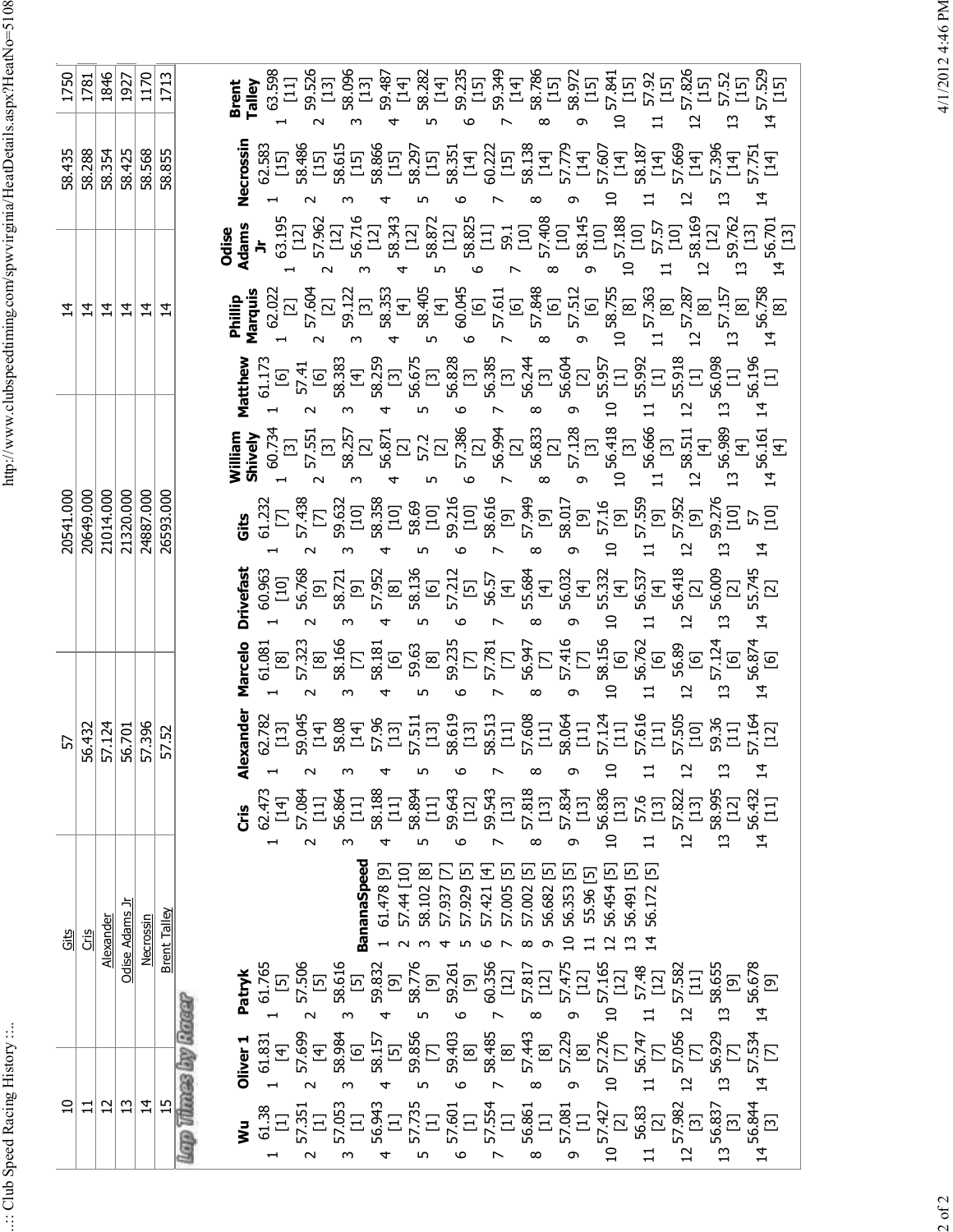| eat Results                   |                  |                  |                              |                                     |                     |      |
|-------------------------------|------------------|------------------|------------------------------|-------------------------------------|---------------------|------|
| <b>b</b> Type: Volta GP Race  |                  |                  |                              |                                     |                     |      |
| Position                      |                  |                  |                              |                                     |                     |      |
| 3/31/2012 1:45 PM             |                  |                  |                              |                                     |                     |      |
| John Shim<br><b>RADIOGRAP</b> |                  |                  |                              |                                     |                     |      |
|                               |                  | John Shim<br>Pac |                              |                                     |                     |      |
|                               |                  | 56.454           | # of Laps:<br>$\overline{4}$ | Gap from Lead<br>$\mathbf I$        | Avg. Lap:<br>57.273 |      |
| Heat Winner:                  |                  | U)               |                              | 81                                  |                     |      |
|                               |                  | 2323<br>Marco    |                              |                                     |                     |      |
|                               |                  | 56.135           | # of Laps:<br>$\overline{4}$ | <b>Gap from Leader:</b><br>1434.000 | Avg. Lap:<br>57.403 |      |
| <b>2nd Place:</b>             |                  | 2229<br>9<br>U   | his Flo                      | 54                                  |                     |      |
|                               |                  | David<br>ů       |                              |                                     |                     |      |
|                               |                  | 57.115           | # of Laps:<br>$\vec{a}$      | Gap from Lead<br>11039.000          | 58.174<br>Avg.      |      |
| 3rd Place:                    |                  | 2123             | unce er                      | 28                                  |                     |      |
| Position                      | Racer            | Best Lap         | Gap from Leader              | # of Laps                           | Average Lap         | RPM  |
| 4                             | Philippe         | 57.728           | 19279.000                    | $\overline{4}$                      | 58.818              | 1833 |
| $\lfloor n \rfloor$           | Stephen Rice     | 57.566           | 19797.000                    | $\overline{4}$                      | 58.632              | 1301 |
| $\mathbf \omega$              | han's got talent | 57.71            | 20114.000                    | $\frac{1}{4}$                       | 58.756              | 1356 |
| $\overline{\phantom{a}}$      | Navin            | 57.709           | 20639.000                    | $\overline{4}$                      | 58.58               | 1792 |
| $\infty$                      | John Labay       | 58.192           | 29858.000                    | $\overline{4}$                      | 59.259              | 1136 |